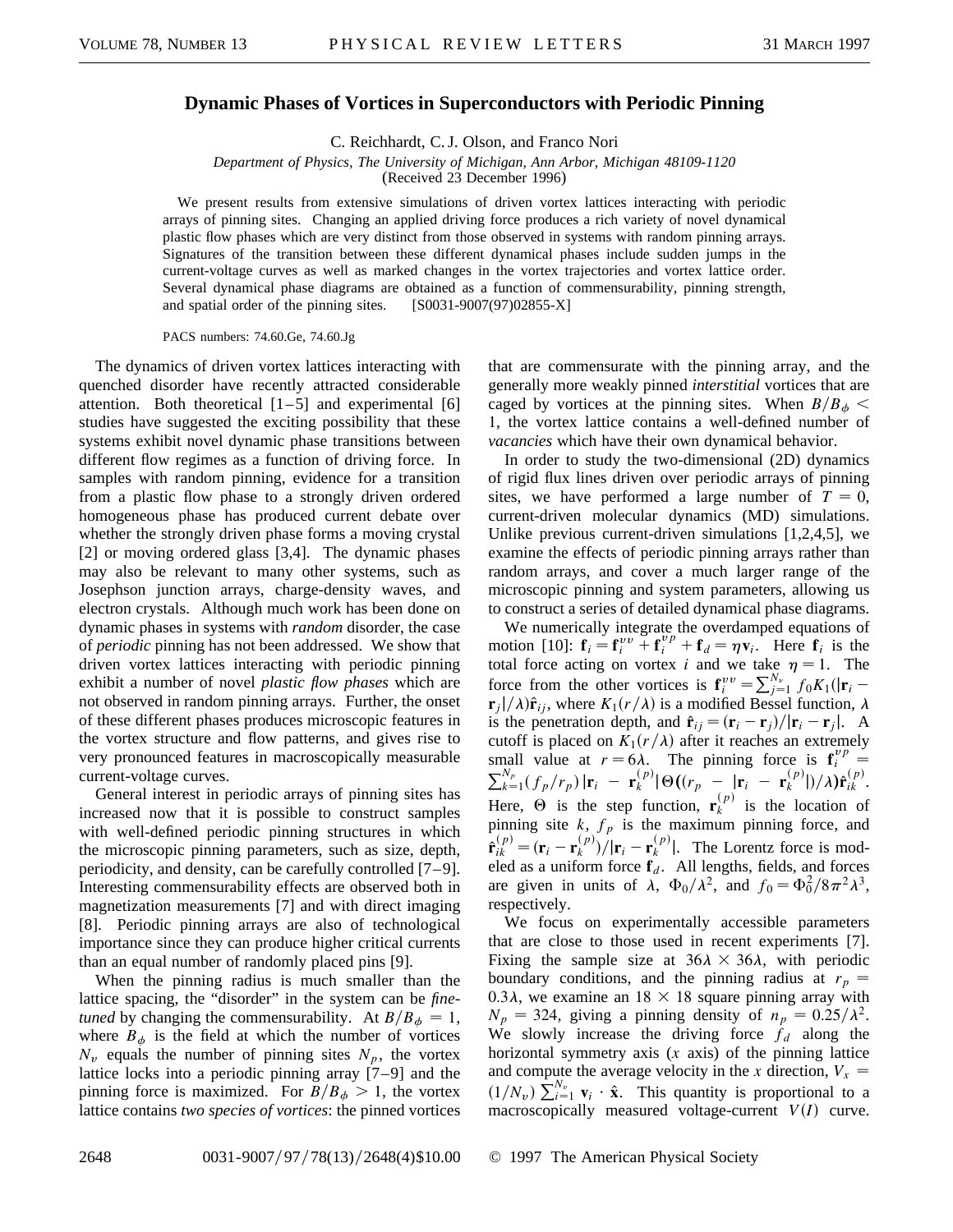In order to separate the different effects that each of the pinning and system parameters have on the vortex dynamics, we fix all the parameters and vary only one at a time.

In Fig. 1 we present a typical *V*(*I*) curve for  $B > B_{\phi}$  as the driving force is linearly increased from  $0$  to  $0.8f_0$  with  $f_p = 0.625f_0$ ,  $B_{\phi} = 0.25\Phi_0/\lambda^2$ , and  $B/B_{\phi} = 1.062$ . The  $V(I)$  curve exhibits several remarkable features which clearly appear as *discontinuous* jumps and drops in *Vx* . We label each of the features as regions I through V, and approximate the fraction of flux lines which are mobile at a specific driving force with  $\sigma = V_x/f_d$ . As  $f_d$  is increased in region I,  $V_x$  is zero, indicating that the vortex lattice is pinned. At  $f_d = 0.146f_0$ , the onset of region II is marked by a finite  $V_x$ , caused by the depinning of interstitial vortices. Here,  $\sigma =$ 0.06, confirming that only the interstitial vortices are mobile since the percentage of vortices above  $B_{\phi}$  is also  $(B - B_{\phi})/B_{\phi} = 0.06$ . Region III begins at  $f_d =$ 0.406 $f_0$ , where a very sharp jump up in  $V_x$  is seen, along with an *increase* in the number of mobile vortices to  $\sigma = 0.44$ . The velocity fluctuations  $\delta V_x$  are also much larger. At  $f_d = 0.462 f_0$ , region IV appears with a *sudden drop* in  $V_x$ , with  $\sigma = 0.23$  and a reduction in  $\delta V_x$ . Finally, at  $f_d = 0.612 f_0$ , just under the pinning force of each pinning site  $(f_p = 0.625f_0)$ , the entire lattice becomes mobile with  $\sigma = 1$ , and the system enters region V.

To further characterize the dynamic phases, we have performed a number of hysteresis runs where the driving



FIG. 1. Average vortex velocity  $V_x$  versus driving force  $f_d$ , for  $B/B_\phi = 1.062$ ,  $f_p = 0.625f_0$ ,  $r_p = 0.3\lambda$ , and  $B_\phi =$  $0.25\Phi_0/\lambda^2$ , with the pinning sites located in a square array;  $f_d$ is increased from 0 to  $0.8f_0$ . Several remarkable jumps in the curve can be clearly seen which correspond to transitions in the dynamical behavior of the driven lattice. To better identify the phases, we have numbered them  $I - V$ . The inset shows the hysteresis curve as  $f_d$  is increased to  $0.7f_0$  and then decreased (phases now shown with unbold Roman numerals) to zero. Some phase boundaries, II–III and III–IV, show hysteresis, while others do not.

force is slowly increased and then decreased. In the inset of Fig. 1 we show a typical curve for the system with the same parameters as in Fig. 1. There is little hysteresis for the transition IV–V. However, there is a very strong hysteresis at the transitions II–III and III–IV that persists in larger system sizes and also for low values of the spatial disorder. The hysteresis and the sharp jumps suggest that the II– III and III– IV phase boundaries might be first order. Details will be presented elsewhere [11].

We use a series of snapshots of the vortex position and vortex flow paths for regions II through V to show explicitly that the features in the  $V(I)$  curve correspond to *different plastic flow phases*. Figure 2(a) shows the vortex trajectories in region II of the current-voltage curve from Fig. 1. It is clear that in region II only the interstitial vortices are mobile while the commensurate vortices remain pinned. The motion is confined to *one-dimensional* (1D) *channels* between the rows of pinning sites due to the square symmetry imposed by the pinned vortices. Such flow behavior for vortices in square pinning arrays has recently been experimentally observed [8].

Figure 2(b) illustrates that the vortex trajectories differ greatly from region III to region II. The vortex lattice is now disordered, and the flow is no longer 1D but consists of channels that wind in *both* the *x* and *y* directions. Pinto-pin motion also appears. Unlike the motion in region II, where only the interstitial vortices move and vortices at the pinning sites remain pinned, *all* the vortices in region III



FIG. 2. Trajectories of the east-bound flowing vortices, for the voltage-current curve in Fig. 1, for the following regions: II, interstitial flow (a); III, disordered flow (b); IV, incommensurate 1D flow (c); and V, moving (in)commensurate rows (d). The vortices are represented by black dots and pinning sites by open circles. For clarity, only a  $20\lambda \times 20\lambda$  subset of the  $36\lambda \times 36\lambda$  sample is shown.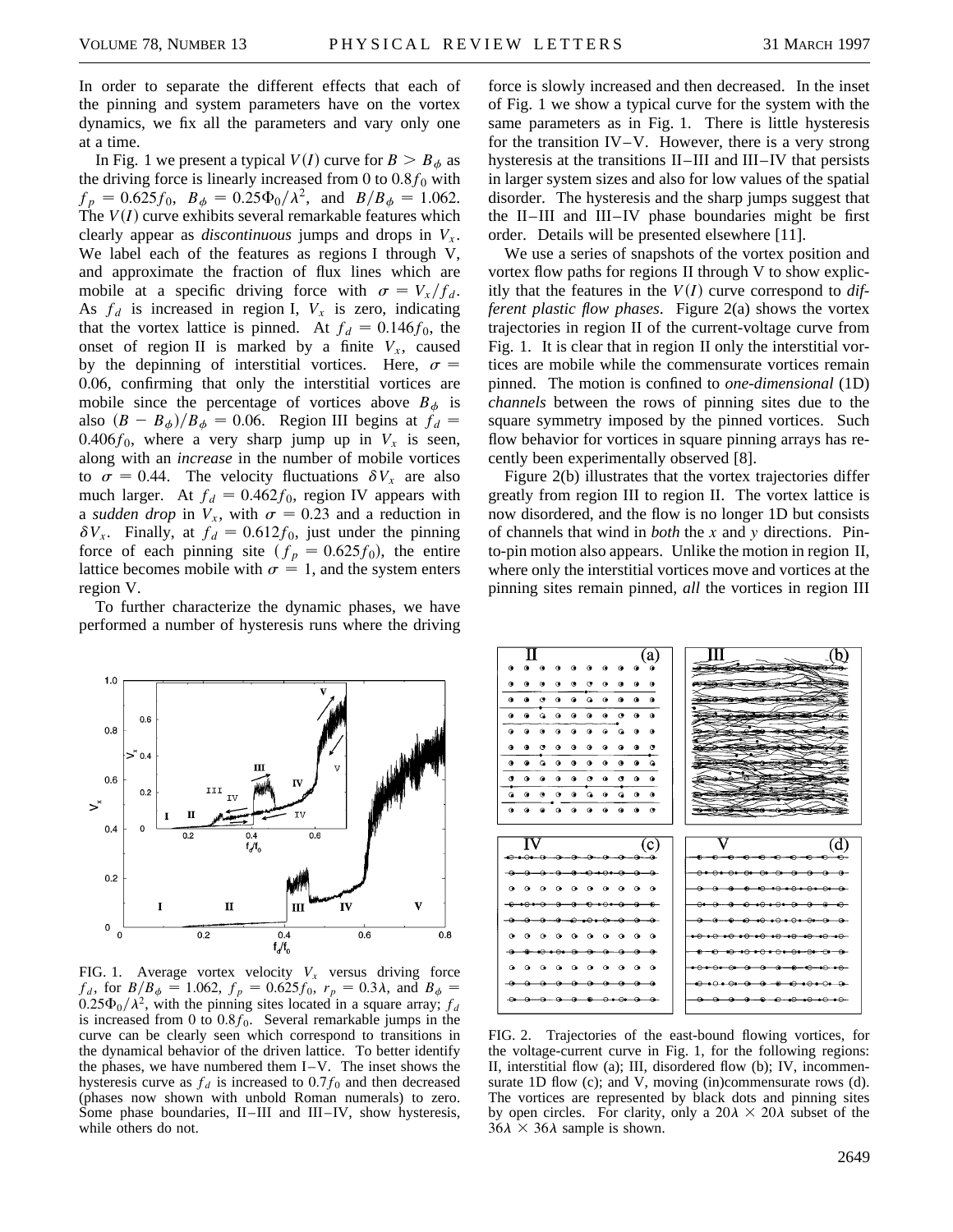take part in the motion, with any one vortex moving for a time and then being temporarily trapped [12].

Another significant change in the vortex motion appears when the system enters region IV, as seen in Fig.  $2(c)$ . The vortex trajectories become more ordered and return to an exclusively 1D flow, with the mobile vortices moving *along* the pinning rows rather than *between* the rows as in region II. Only certain rows are mobile, and in these rows the additional vortices above  $B_{\phi}$  leave their positions between the pinning rows to create moving *incommensurate 1D structures* along the pinning row. An entire row does not move continuously, but instead a pulse appears in which only four vortices, near the incommensurate segment of the vortex row, are mobile. As this pulse or discommensuration moves across the sample, each vortex in the row is displaced by a single pinning lattice constant *a*. This disturbance is thus crossing the sample much more rapidly than the vortices themselves.

The vortex trajectories for region V, in which the entire lattice is moving, are shown in Fig. 2(d). Some portions of the vortex lattice have a distorted triangular order, although the incommensurabilities from region IV are still present. The flow remains strictly 1D and along the pinning rows as in region IV, except that now *all* the rows are mobile. Rows with an incommensurate number of vortices move faster than the commensurate rows. As  $f_d$ is increased further, the density of incommensurabilities and the vortex lattice structure do not change, so the system is *always undergoing plastic flow* and a moving crystal is not formed.

The onset of these different phases is described with force balance arguments that take into account the coupling of the two different species of vortices, interstitial and (pinned) commensurate. In region II, while the commensurate vortices remain pinned, the interstitial vortices begin flowing at a well-defined driving force and exert a force  $f_{c-ic}$  on the pinned commensurate vortices. The total force on a commensurate vortex thus consists of the driving force  $f_d$ , pinning force  $f_p$ , and forces  $f_{c-c}$  from commensurate and  $f_{c-ic}$  interstitial vortices. The commensurate vortex will remain pinned as long the following inequality holds:

$$
|\mathbf{f}_p| > |\mathbf{f}_d + \mathbf{f}_{c-ic} + \mathbf{f}_{c-c}|.
$$
 (1)

Since here we are using a square pinning lattice, from symmetry we have  $f_{c-c} = 0$ . If there are no incommensurate vortices,  $\mathbf{f}_{c-ic} = 0$ , and commensurate vortices depin at  $|\mathbf{f}_d| = |\mathbf{f}_p|$ . When interstitial vortices are present, the term  $f_{c-ic}$  causes commensurate vortices to depin before  $|\mathbf{f}_d| = |\mathbf{f}_p|$ . These vortices depin more vortices so that the number of mobile vortices increases and region III appears. As long as  $|{\bf f}_d| < |{\bf f}_p|$ , not all the vortices will be mobile so that  $\sigma < 1$ . For the parameters used in Fig. 1, the density of interstitial vortices is sufficiently low so that they do not interact significantly with each other. In this case, we can solve Eq. (1) for the transition from region II to region III to give

$$
f_p = \left[ f_d^2 + f_0^2 K_1^2 \left( \frac{a + r_p}{2\lambda} \right) \right]^{1/2}.
$$
 (2)

With the parameters for the onset of region III, Eq. (2) gives  $f_p = 0.621 f_0$ , which is in very good agreement with the value of  $f_p = 0.625 f_0$  used in the simulation.

The appearance of 1D motion exactly along the rows of pins in region IV might seem counterintuitive since for  $B/B_{\phi} > 1$  and  $f_d = 0$ , when the vortices are not moving, an incommensurate vortex located along a pinning row is unstable to perturbations in the *y* direction and will fall into the interstitial area between rows. For moving vortices, the situation is quite different since the vortices spend part of their time *in* the pinning sites. The pinning sites create a stabilizing force against perturbations in the transverse direction, confining the motion along the pinning rows. When the density of interstitial vortices is low, the onset of region IV occurs when the driving force is strong enough that interstitial vortices can depin commensurate vortices from a distance  $a/2$  in the longitudinal direction. This distance, and especially the repulsion from the remaining pinned vortices, allows the interstitial vortex to move towards the just-vacated pin site. For sufficiently strong  $f_d$ , it will remain moving along the pinned rows [11]. The transition from region III to region IV should occur at

$$
f_p = \left[ \left( f_d + \frac{f_0}{\sqrt{2}} K_1(r_1) \right)^2 + \frac{f_0^2}{2} K_1^2(r_1) \right]^{1/2}, \quad (3)
$$

where  $r_1 = \frac{a}{a}$  $2 + r_p/\lambda$ . With the parameters used in Fig. 1 at the onset of the 1D incommensurate flow, Eq. (3) gives  $f_p = 0.624 f_0$ , which is in very good agreement with the numerical value for  $f_p$  shown in Fig. 1.

To better characterize the flow behavior, we systematically vary  $f_p$  with the rest of the parameters fixed. The resulting phase diagram in Fig. 3(a) outlines the onset of the different dynamical phases. As  $f_p$  is increased, region I saturates at a value of  $f_d \approx 0.146 f_0$ . This occurs because, although the pinning force  $f_p$  of the pinning sites is being increased, the vortex-vortex interactions which determine the interstitial pinning force are not changed. Region II only occurs when  $f_p > 0.37f_0$ , since for  $f_p < 0.37f_0$ , Eq. (2) cannot be satisfied even for very low  $f_d$ , and as soon as the interstitial vortices move they start to depin commensurate vortices. The same argument applies for the onset of region IV, which extends to even lower  $f_p$ values. The II–III phase boundary follows Eq. (2), which for high  $f_d$  goes as  $f_p \approx f_d$ , in agreement with the phase diagram. Similarly, the III–IV boundary follows Eq. (3), which is also linear for large  $f_d$ . The onset of region V also goes as  $f_p \propto f_d$ .

Next we vary the commensurability, from  $B/B_{\phi}$  = 0.75 to 1.7, producing the phase diagram in Fig. 3(b). Just above  $B/B_{\phi} = 1$ , the five phases of Fig. 1 are present. As  $B/B_{\phi}$  is increased, the disordered-flow region III grows while the ordered-flow regions II and